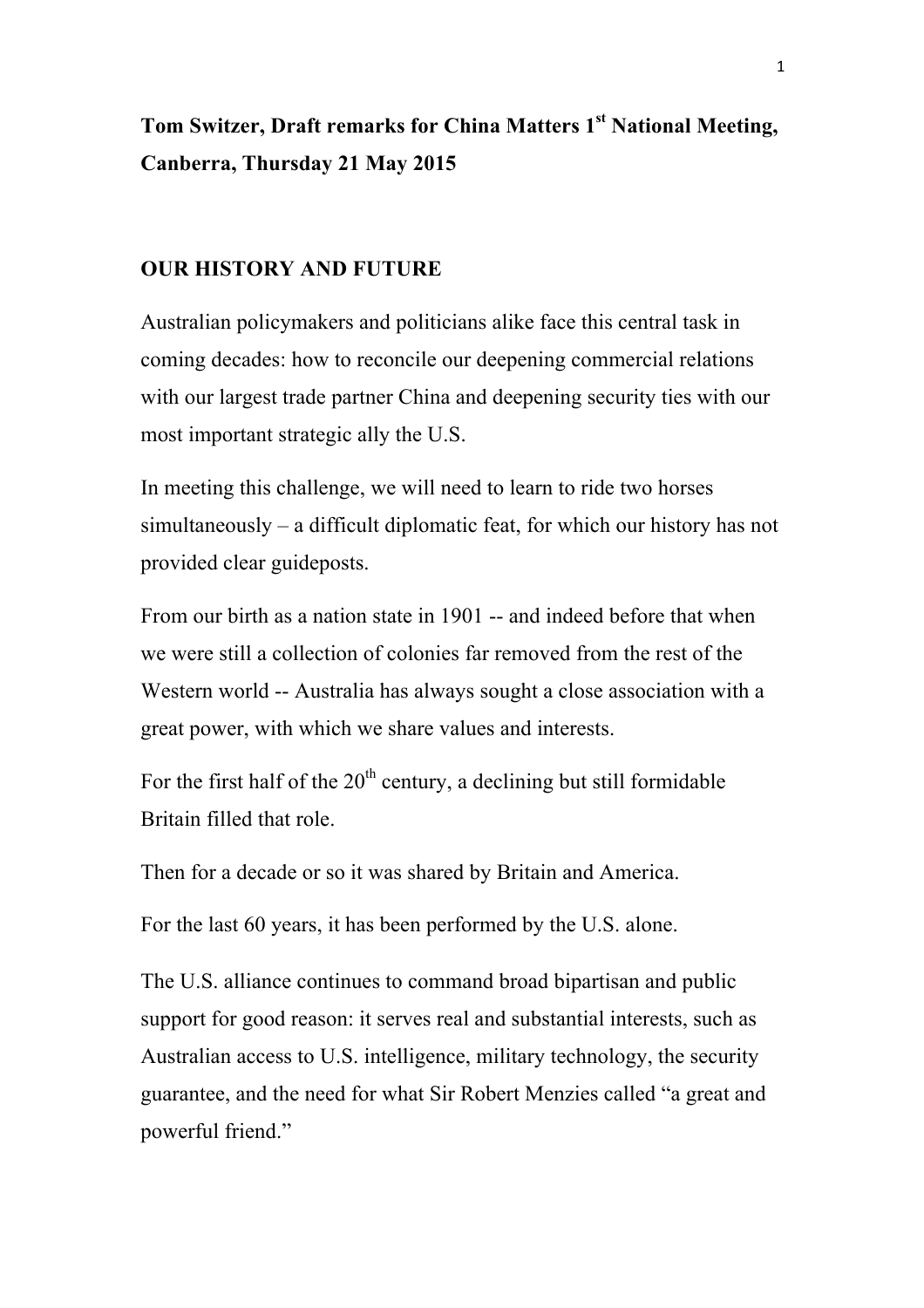To be sure, our two nations have had our fair share of disagreements. Just think of China trade following the Communist Revolution in 1949; Nasser's nationalisation of Suez canal in 1956; Indonesia's annexation of Dutch New Guinea in 1962; and the clash between Gough Whitlam and Richard Nixon that, according to James Curran's new book *Unholy Fury*, nearly culminated in Washington scrapping ANZUS in 1974.

Such tensions aside, the U.S. alliance has been the centrepiece of Australian foreign policy -- informally since those desperate days of 1942-45 (the only period when our existence and independence was at serious risk) and formally since 1951 when the ANZUS Treaty was signed in San Francisco.

In recent years, the U.S. has deepened its military and intelligence engagement with Australia.

Indeed, as Bates Gill and I have argued in *Foreign Affairs* recently, Australia figures more prominently in U.S. foreign policy than at any time since Australian combat troops served under General Douglas MacArthur in World War Two.

The level of bipartisan support in Canberra for the U.S. alliance is higher today than even after September 11.

But although the U.S. alliance will endure, we need to recognize that the rise of China increasingly means different things for Canberra and Washington.

For the Americans, its main significance is the emergence of a strategic rival; for us, it is the opportunity for a rewarding trade and commercial partnership.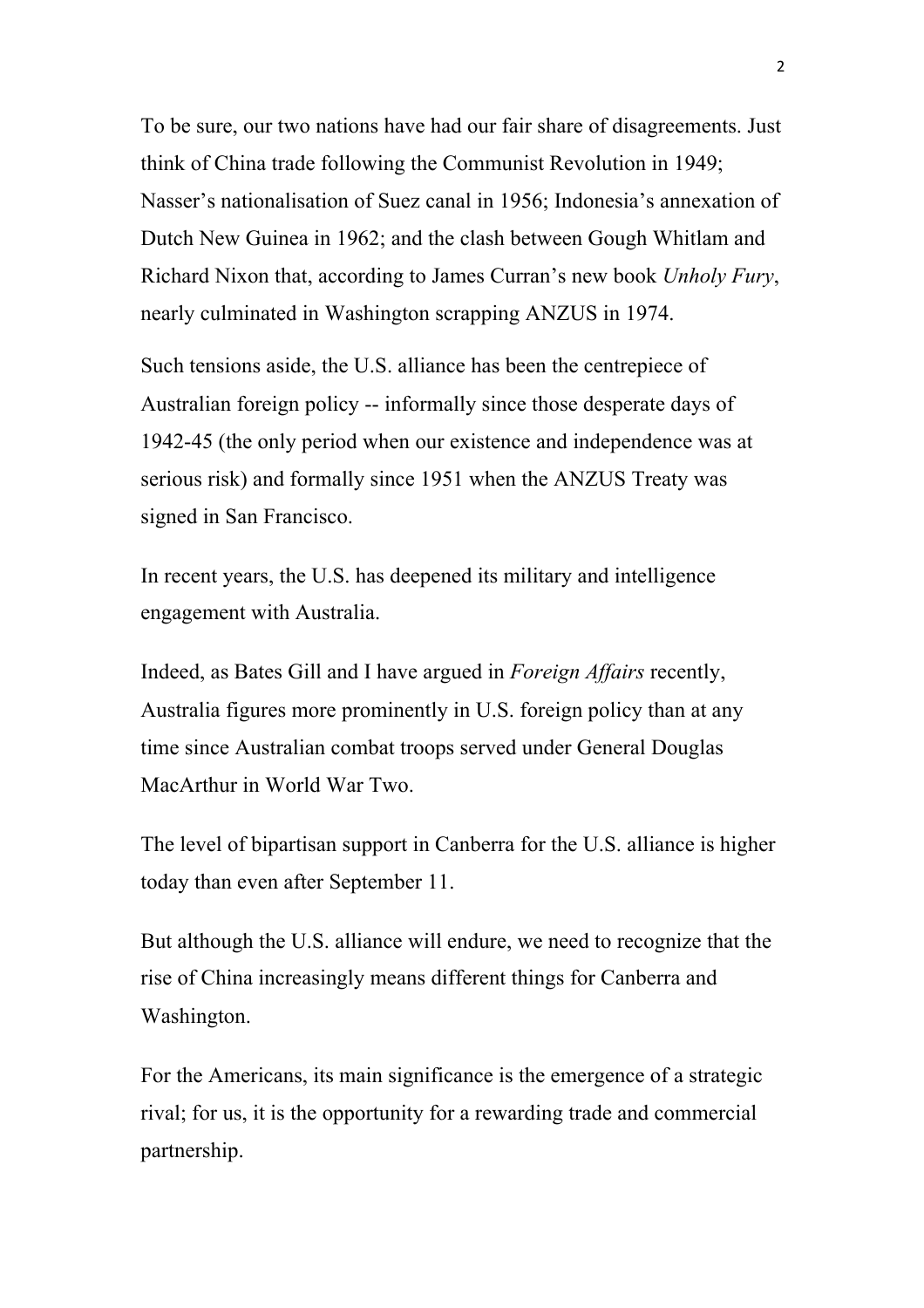Australia now exports more to China than the U.S. by a ratio of more than six to one.

A Lowy Institute poll last year said China was "Australia's best friend in Asia" (slightly ahead of Japan).

That might explain the cautious progress on securing the Force Posture Agreement last August, which provides the legal basis for the rotation of U.S. Marines near Darwin that was announced three years earlier.

It might explain why Canberra has been so keen to stress that enhanced security cooperation with Washington is not aimed at containing China.

Or why Canberra invited Chinese soldiers and U.S. soldiers to conduct a trilateral joint exercise on Australian soil, which they did for the first time last October.

Or why Canberra was so keen to kill last week's story that the Pentagon was in the process of sending B-1 Bombers to northern Australia.

Or why then-defence minister David Johnston's frank remark last June that ANZUS would not apply to any Sino-American conflict was not treated with the kind of hostility and ridicule that met Alexander Downer's equally candid remarks a decade earlier.

Think about this.

In mid-2004, then-foreign minister Alexander Downer said Washington could not expect Australia to automatically side with the U.S. if China attacked Taiwan.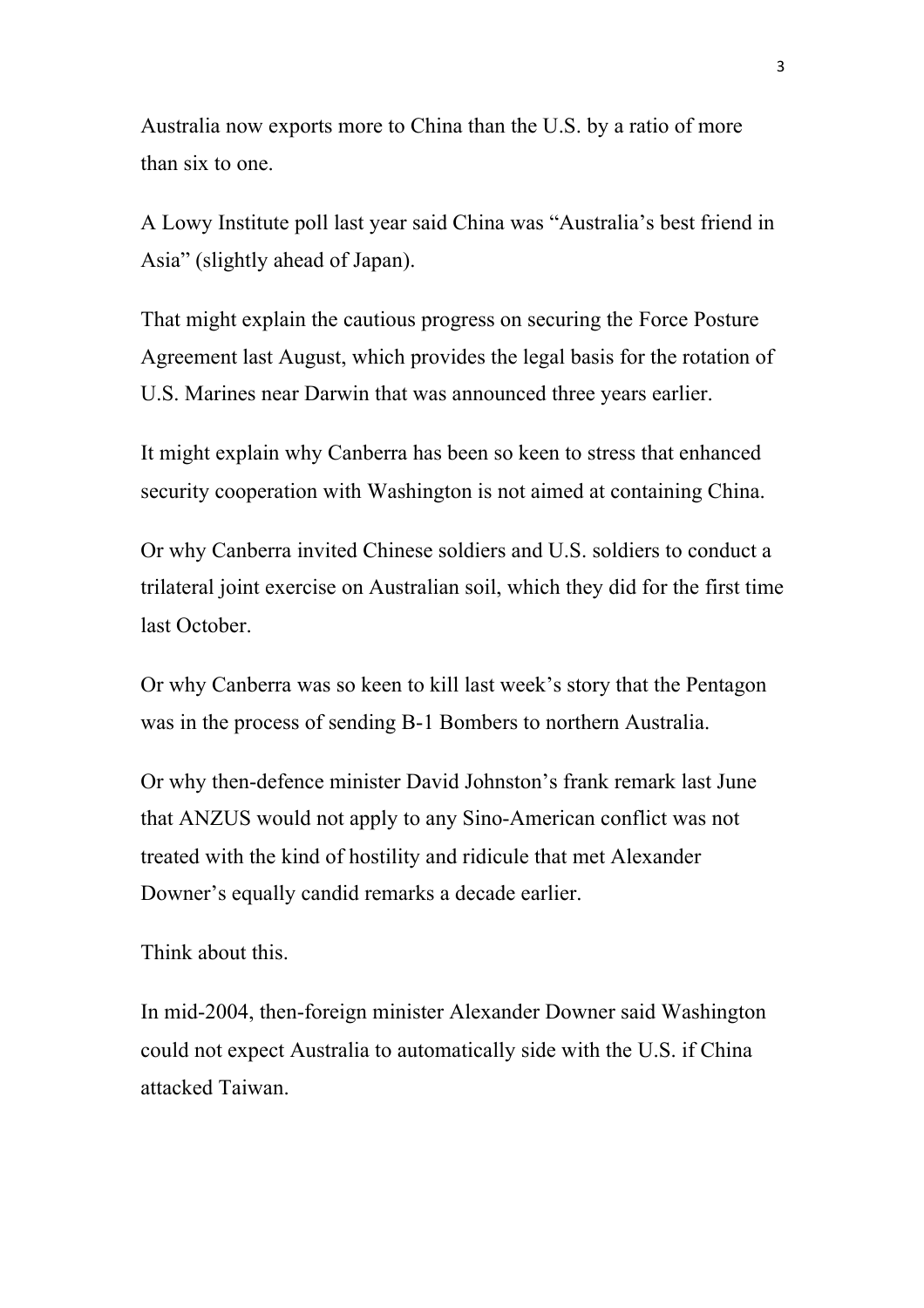In mid-2014, then-defence minister David Johnston made more or less the same remarks, only this time they were in relation to any Sino-American confrontation.

But the response from the media and political class was strikingly different.

The reaction to Downer's answer to an ABC journalist's hypothetical question in 2004 was overwhelmingly hostile.

Defence expert Paul Dibb warned Downer's gaffe had QUOTE "threatened the very fabric of Australia's alliance with the U.S."

Labor's foreign affairs spokesman Kevin Rudd chided: QUOTE "One rolled gold diplomatic disaster."

According to *The Australian*'s Greg Sheridan: QUOTE "Grievous, foolish, needless."

The U.S. ambassador Tom Schieffer – brother of the aforementioned veteran journalist Bob Schieffer -- slapped down Downer, making it clear he expected Canberra would help Washington in any military conflict in the region.

The ABC's *World at Noon* and *Lateline* rolled out Ronald Reagan's former China policy expert and Taiwan's deputy foreign minister, respectively, to condemn the besieged foreign minister.

One ABC journalist even took Downer's gaffe as a sign that QUOTE "Australia will choose China over the U.S."

It was left to the prime minister, John Howard, to calm things down. Australia, he cautioned, would work hard to resolve any conflict between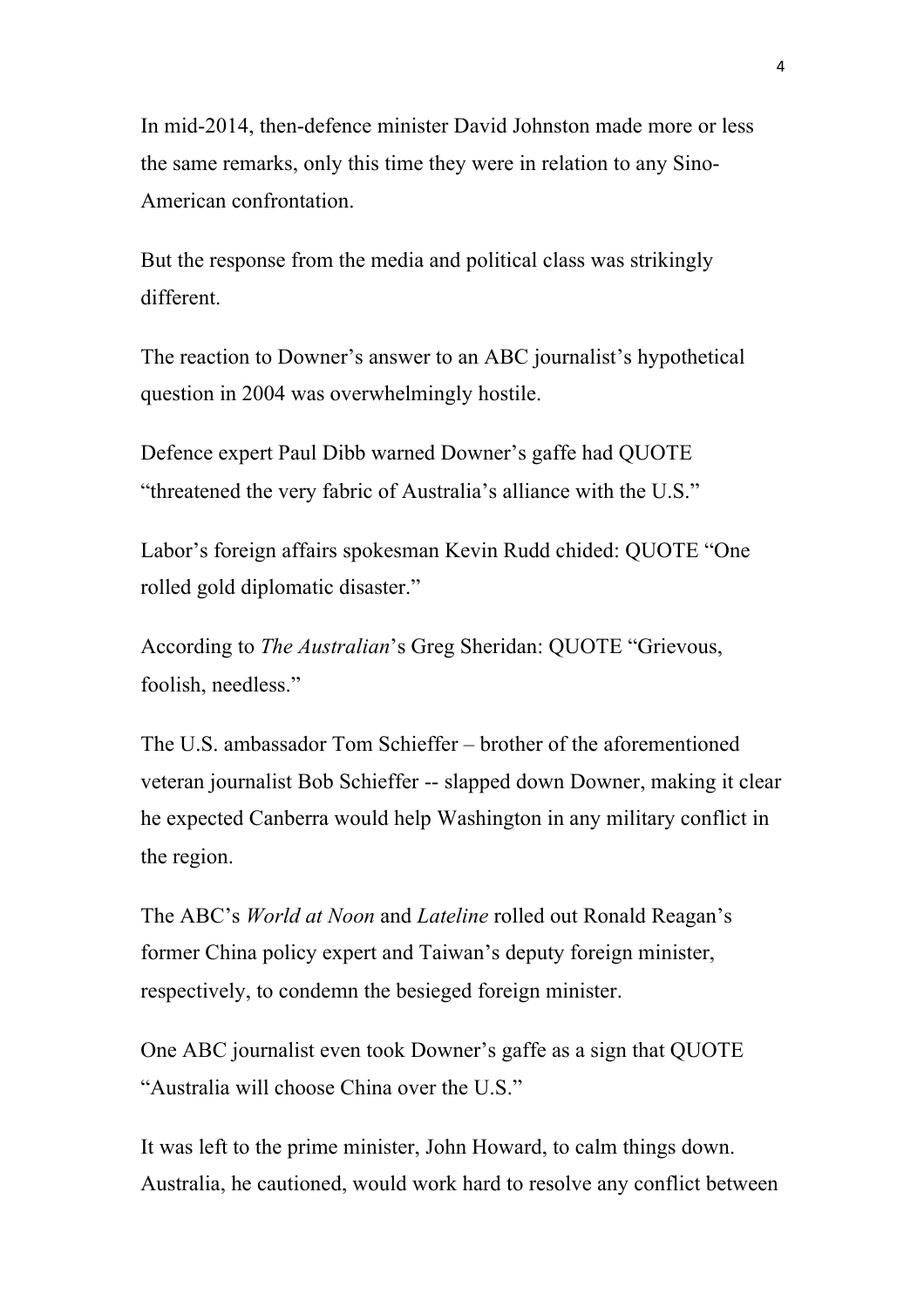China and America, because relationships with both nations were in our interest.

But Johnston's response to an ABC journalist's hypothetical question in 2014 met hardly any notice, much less scorn.

No front-page newspaper stories. No editorials. No ABC television and radio coverage. No prime ministerial intervention to clarify Johnston's remarks.

The point here is that China matters more to us than ever before, which means that in certain circumstances we will qualify our support for the United States.

## **CHINA'S RISE**

We are all too often told that global stability will be shaped by how the world's established power (the U.S.) handles the rising power (China).

Harvard's Graham Allison notes that since 1500, of the 15 cases where the transition of power has taken place, 11 times the result was a war.

Whether China's rise confounds history has a claim to be one of two key questions of our time.

Opinion varies.

One school of thought believes China will be a status quo power, unable or unwilling to overturn the regional peace that U.S. strategic dominance has ensured for decades.

Among other things, China is so focused on maintaining high economic growth rates while holding together a vast and disparate people.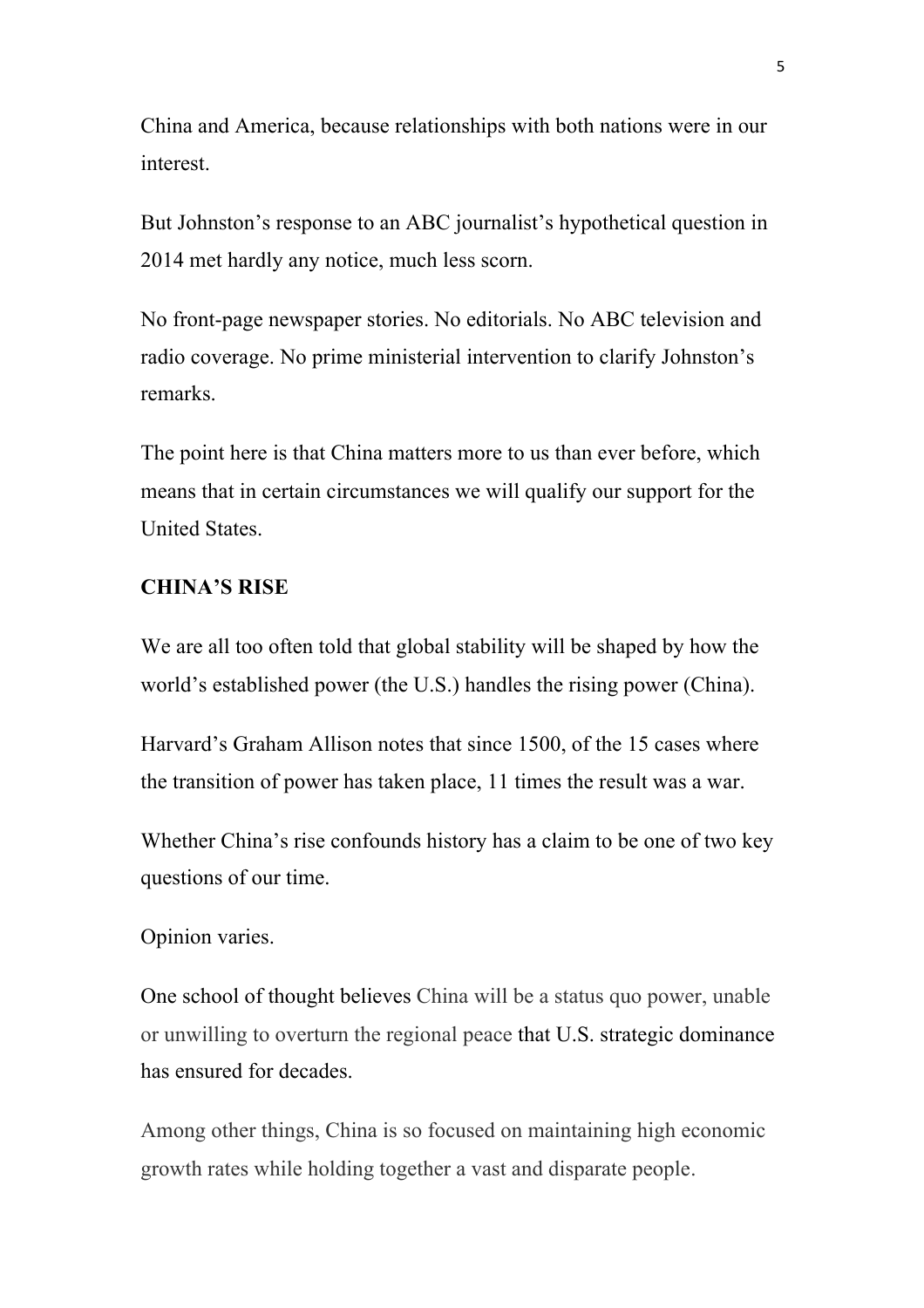This is why the outgoing ONA director-general Peter Varghese predicted in 2009 that China was QUOTE "more likely to become self-absorbed than to act aggressively."

By this logic, a nation that has suffered invasion, civil war, mass famine, political purges and chaotic upheaval during the past 80 years is no mood to be an aggressively expansionist power.

So to treat China as a national security threat will contribute to making it one.

This view was held by, among others, Malcolm Fraser.

Another school of thought is that China's rise won't be peaceful, that the People's Republic will be a revisionist power that threatens and eventually overturns the regional order.

If China's economy continues to grow at an impressive rate over the next few decades, the argument goes, Beijing could try to push the U.S. out of Asia, just as America pushed the European great powers out of the Western hemisphere in the 19th century.

Diplomatic history shows that a rising state's definition of vital interests grows as its power increases. Over time, it attempts to court neighbours with economic inducements and use its growing military muscle to assert a sphere of influence and keep out foreign forces that are invariably seen as a potential security threat.

The appropriate U.S. response, according to scholars such as University of Chicago's John Mearsheimer and Harvard University's Bob Blackwill, is to beef up U.S. security commitments in the region in order to contain China.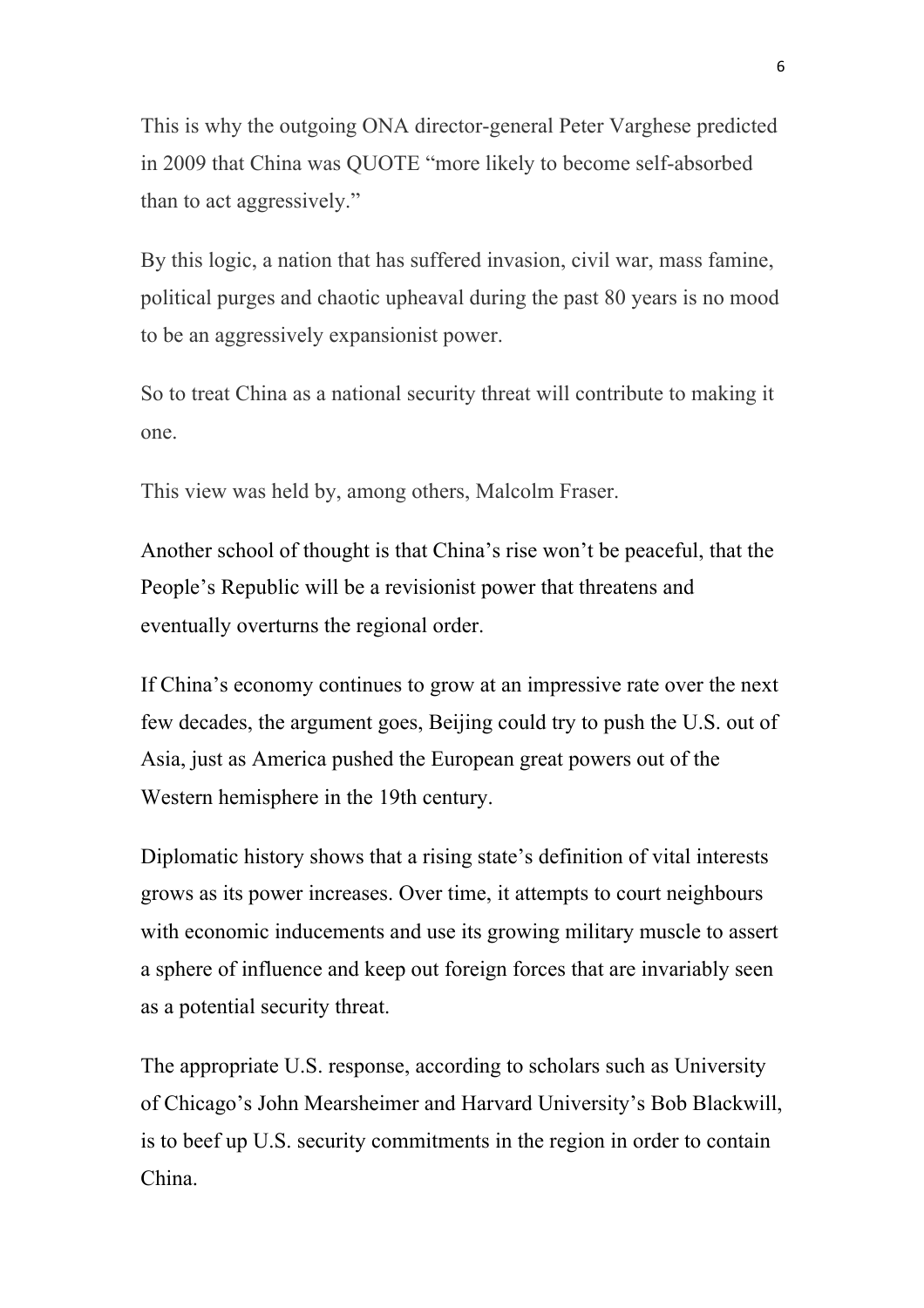I take a different view.

Both the engagers (who believe China's rise will be peaceful) and the containers (who believe its rise will be anything but) make sound points.

\*\*\*

But neither school of thought presents a satisfactory policy response for a middle power such as Australia whose interest lies in the preservation of the status quo.

The former understates China's capacity to upset the regional equilibrium; the latter exaggerates China's ability to impose its will and leadership on the region.

(As an aside, I readily concede the existence of other schools of thought, which emphasize qualified and nuanced versions of the aforementioned arguments. Nonetheless, the engagement and containment schools are broadly where thinkers increasingly fit.)

Those who take a benign view of China's rise need to recognize the widespread fears about its conduct in the South China Sea.

China, exercising what it sees as the traditional prerogatives of a rising great power, has built artificial islands hundreds of kilometres off its coast, in waters claimed by several other nations.

It has transformed tiny reefs into potential homes for Chinese military assets.

And it has used military, coastguard and civilian vessels to challenge territorial rivals and extend its strategic reach.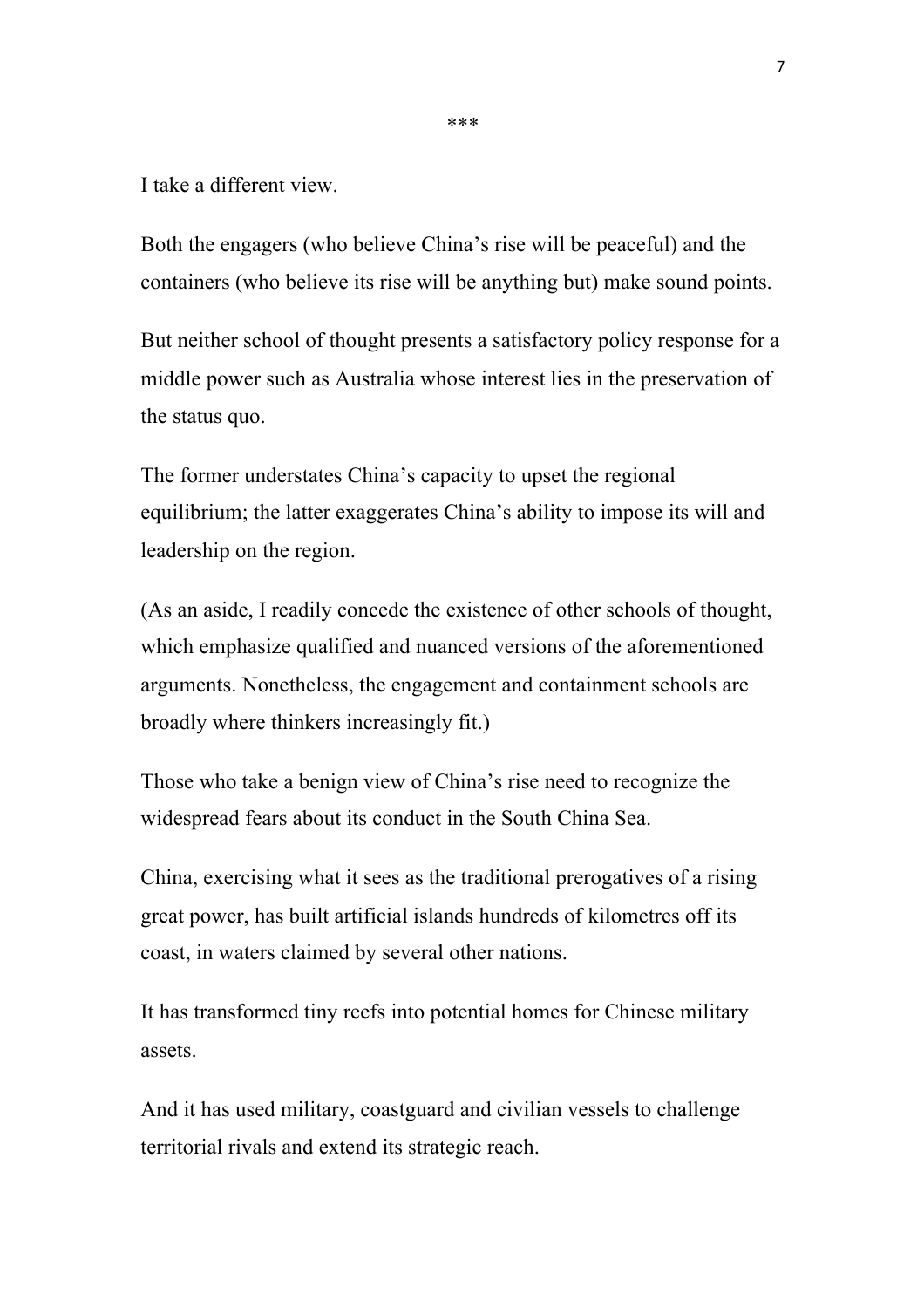That is why South-East Asia is so uneasy.

Who would have thought Vietnam, America's Cold War foe 40 years ago, would clamour for U.S. security guarantees?

Or the Philippines, the former U.S. colony that kicked the U.S. Navy out of Subic Bay in 1992?

Long gone are the days when Hugh White could argue with justification, as he did in 2005, that:

"*most of [China's] neighbours are now more comfortable with the idea of China's growing power—and so feel less dependent on America. This has deprived the U.S. of an important political asset."* 

But those who take a more alarmist view of China's rise should also recognize that Beijing's leaders face serious domestic challenges.

China has not yet experienced the boom-and-bust cycle that afflicts all capitalist economies, and several economists are predicting lower annual growth rates of 6-7 per cent during the next three years, which would surely pose all sorts of serious problems for a vast, fragmented and disparate people that is conditioned to growth rates of 8-10 per cent.

China also suffers many domestic challenges – from demographic to environmental to political – enough for the distinguished China watcher David Shambaugh to write about "the coming Chinese crack-up."

Xi Jinping's despotism, Shambaugh argues, QUOTE "is severely stressing China's system and society – and bringing it closer to a breaking point." The demise is likely to "be protracted, messy and violent."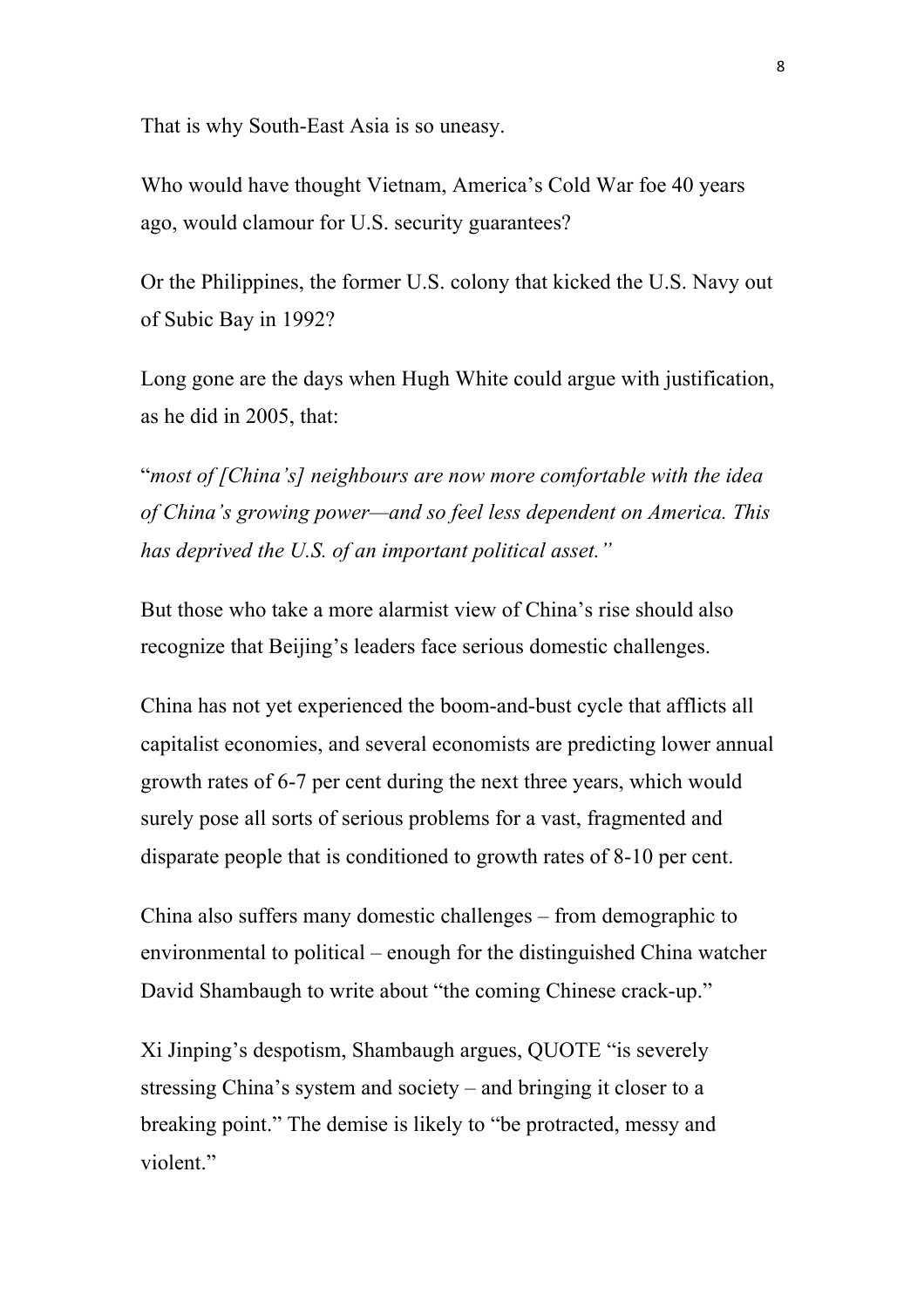To the extent that Shambaugh is right, his thesis seriously challenges the notion that China is a relentless Dragon bent on regional hegemony.

None of this is to deny China's success in converting economic opportunities into regional political influence. We are all aware, for instance, of the China-led infrastructure and investment bank that has aggravated Washington.

Nor is it to downplay a strident nationalism: a desire to revive the Middle Kingdom's rightful place in the world.

It's just that it's unrealistic, indeed counter-productive, to let worst case scenarios of China's intentions and capabilities determine Australian defence policy for the next two decades.

As Henry Kissinger has all too often warned, any western-led policies that amount to containment will appear like encirclement from Beijing's perspective.

Accidents or miscalculations could spiral into dangerous confrontation.

Or containment could push an insecure China into an anti-foreign posture that has often characterized that nation since its defeat in the Opium Wars in the mid-19th century.

Neither outcome is in our national interest.

## **THE U.S. PIVOT**

So talk of Chinese hegemony in Asia is grossly premature; so too is talk about America's retreat from the region.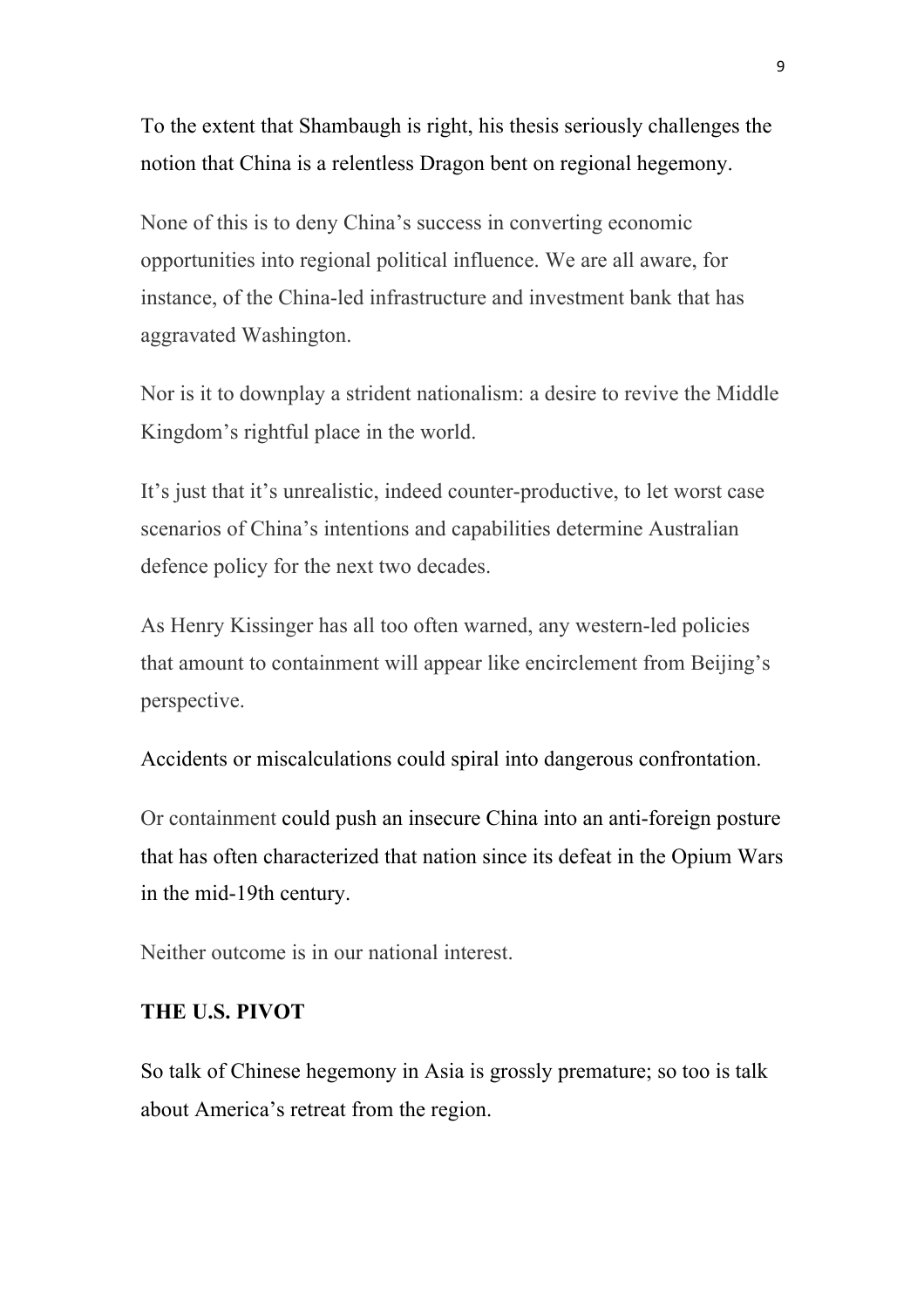The U.S. will remain the world's largest economy and its predominant military superpower for the foreseeable future.

And as the international trendsetter in innovation, higher education and energy self-sufficiency, taken together with a moderately bullish demographic outlook, America has enormous capacity to bounce back from setbacks.

As for Asia, the U.S. military and diplomatic presence, including bases and other access agreements and up to 100,000 personnel in the Pacific Command, remains steadfast.

The Pentagon is on track to shift the 50-50 balance of forces between Europe and Asia to 40-60 in favour of the latter by 2020.

True, the U.S. will cease to act like the almost indiscriminating global hegemon that marked the post-911 era.

Long gone are the days when a senior White House adviser would say, as Karl Rove did in 2004, that "America is an empire now, and when we act, we create our own reality."

Still, the U.S. will remain a formidable presence in the world, especially in the Asia-Pacific region.

And American exceptionalism, the widely held belief that it is America's destiny and mission to reshape the world in its own image, remains deeply embedded in the national psyche.

Whether the U.S. recognizes a sense of limits and restraint in foreign affairs or pursues a more activist and interventionist global agenda has a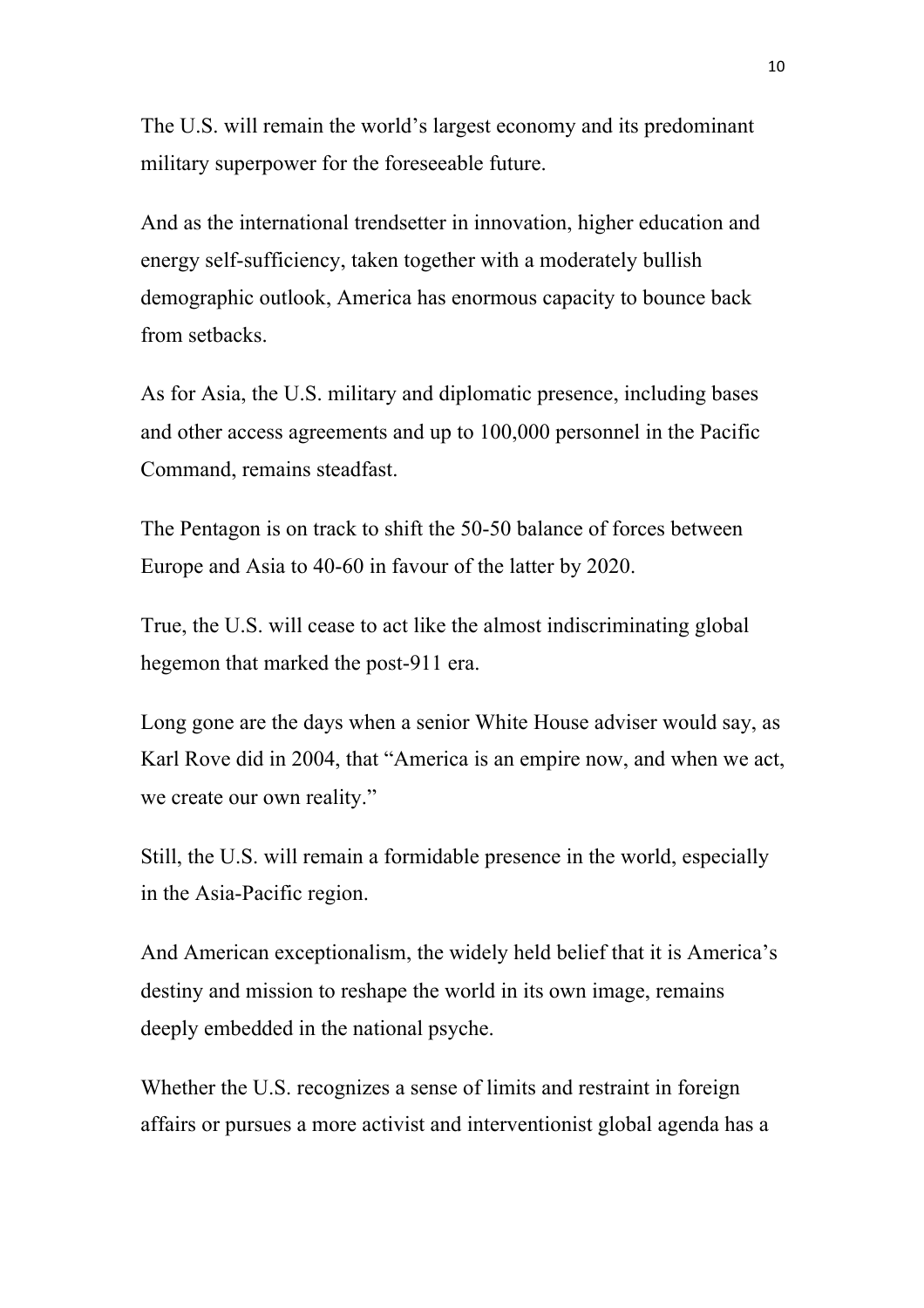claim to be the other key question of our time (the other, as I mentioned earlier, being whether China's rise will be peaceful).

#### **CONCLUSION**

None of this means that Australia is faced with a hard, stark choice between the U.S. and China.

But it does mean, as Owen Harries and I have argued, that Canberra must learn to play a more demanding diplomatic game than ever before, one that will on occasion involve the difficult feat of riding two horses simultaneously.

From now on, Australia will need to regard the U.S. alliance not just as the centrepiece of our foreign policy but as a pragmatic device to be adjusted to changing conditions.

It means we have to learn to be much more agile, discriminating, ambiguous and flexible in our foreign policy outlook.

What should Australia do in the event of conflict between China and the U.S. over Taiwan?

What if China and a U.S.-backed Japan traded blows in the East China Sea?

What if the U.S. Navy sends military aircraft or ships within the 12 nautical-mile zone of China's built up reefs in the South China Sea?

I am a great admirer of America, a strong supporter of the U.S. alliance and a mate of Tony Abbott's.

But, like Alexander Downer in 2004 and David Johnston in 2014, even I am not sure Australia should or would support Washington in these cases.